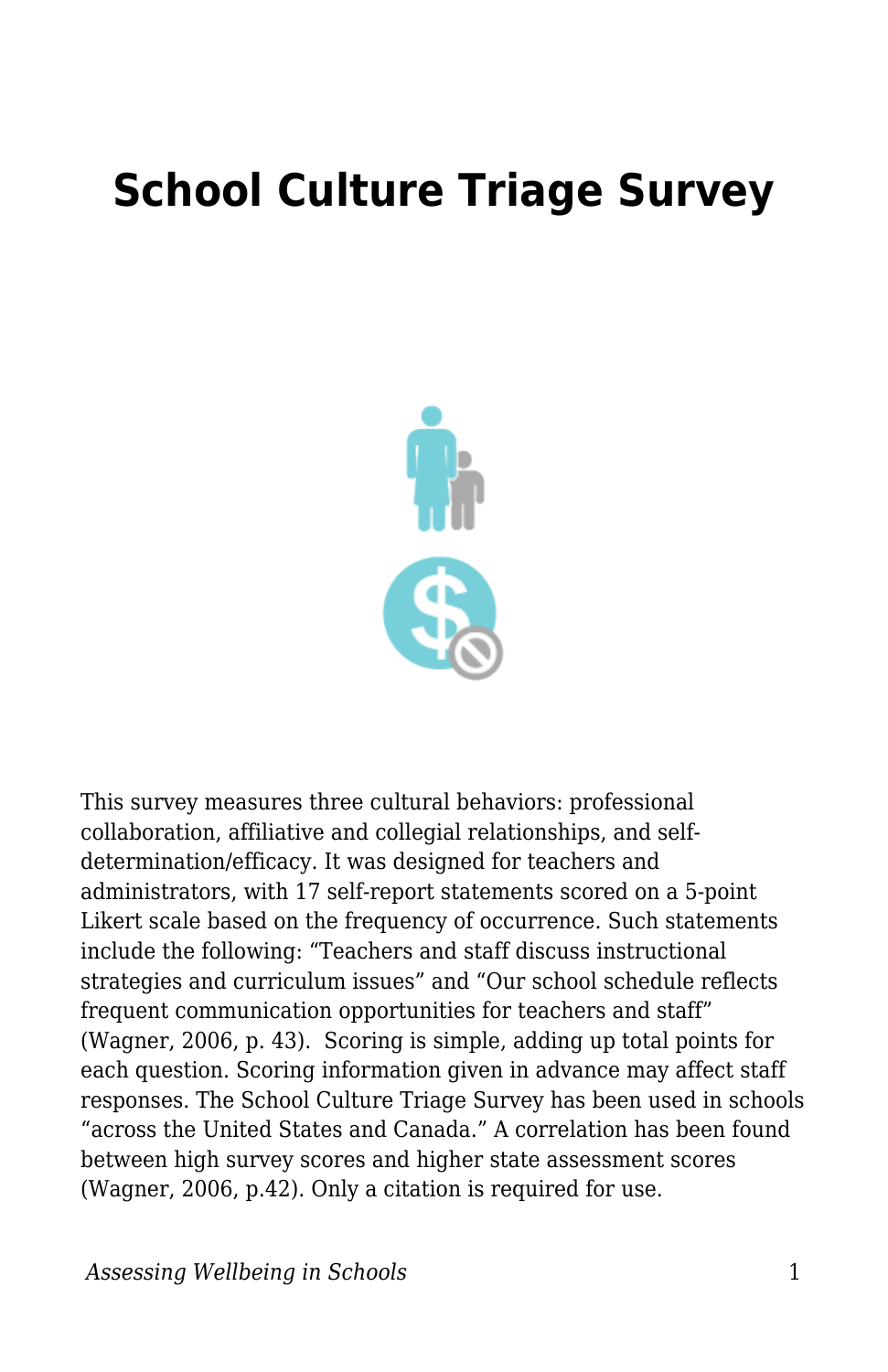## **Pros for Schools Cons for Schools**

Simple scoring Widely used

Assesses only teachers' and administrators' perspectives of cultural behaviors

## **Suggestions for Further Research**

Wagner, C. R. (2006). [The school leader's tool for assessing and](http://www.mssaa.org/gen/mssaa_generated_bin/documents/basic_module/School_culture_triage.pdf) [improving school culture](http://www.mssaa.org/gen/mssaa_generated_bin/documents/basic_module/School_culture_triage.pdf). *Principal Leadership, 7*, 41-44.





Bates, M. & Boren, D. M. (2019). *Assessing Wellbeing in Schools*. EdTech Books. Retrieved from https://edtechbooks.org/wellbeing